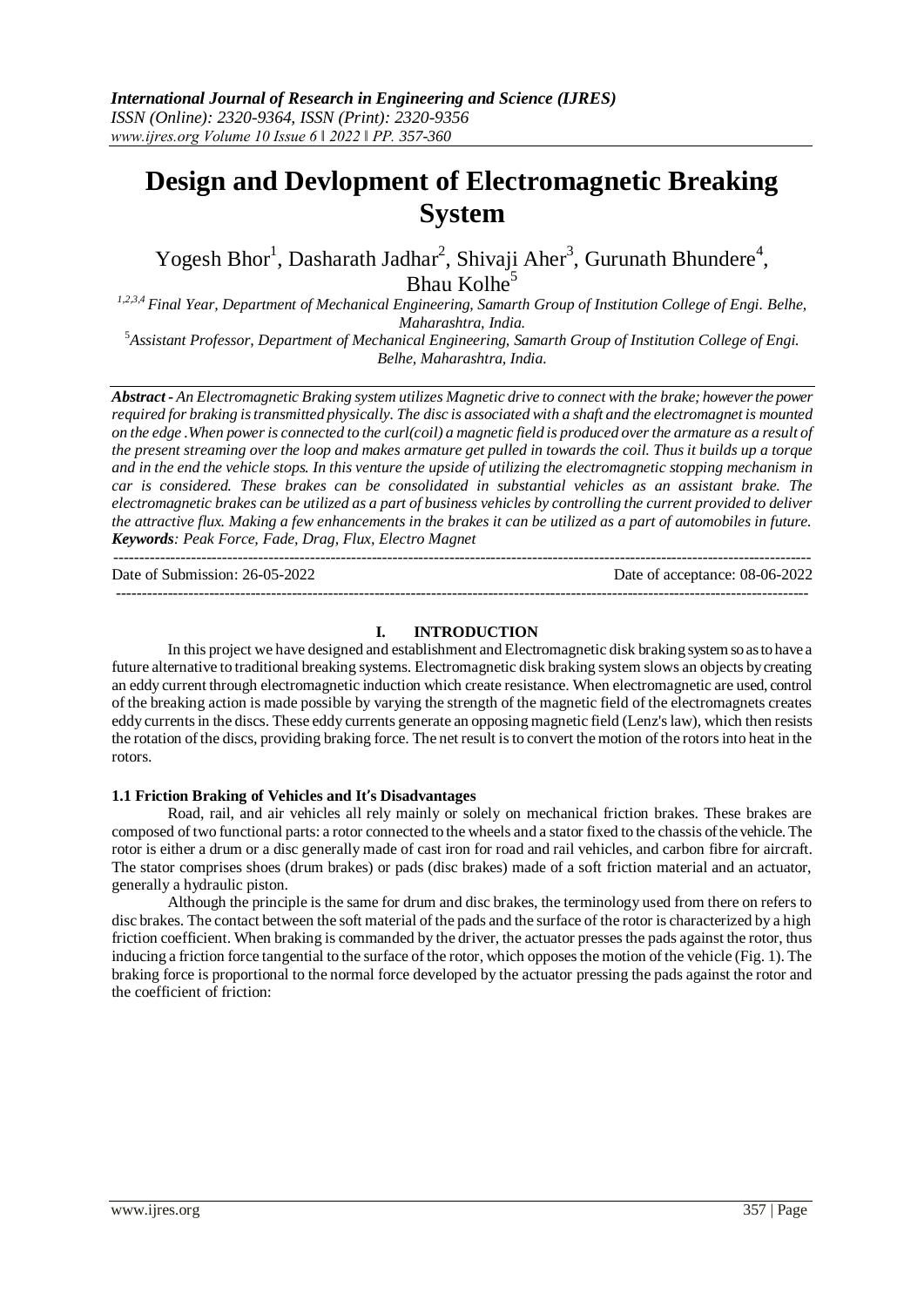

*Fig. 1: Forces involved in friction braking*

## **1.2 Fundamental physics of eddy-current braking**

An eddy-current brake consists of a stationary source of magnetic flux (permanent magnet or electromagnet) in front of which a conductor (metal disc, drum or rail) is moving. Because of the motion, the conductor experiences a timevarying magnetic flux density, which by virtue of Lenz's law results in an electric field:

$$
\nabla \times \vec{E} = -\frac{\partial B}{\partial t}
$$
 ...... (2)

This electric field results in circulating currents in the conductor by virtue of Ohm's law:

$$
\vec{J} = \sigma \cdot \vec{E}
$$
 ...... (3)

These currents are called "eddy-currents". The interaction of eddy-currents with the flux density results in a force that opposes the motion:

$$
\vec{F} = \vec{J} \times \vec{B}
$$
 ...... (4)

Fig. 4 illustrates the fundamental physics of eddy-current braking applied to a disc.



Fundamental physics reveal three important characteristics of eddy-current braking:

- A braking force is induced without any mechanical contact between the rotor and the stator. Eddy-current brakes are thus wear-free.

- The braking force is easily controllable by controlling the magnitude of the flux source

## **1.3. Problem Statements**

1. Conventional brakes requires lot of efforts in maintenance like brake fluid (bleeding), change of brake pads etc.

- 2. Disk brake assembly has more moving parts and it is more complex than drum brakes.
- 3. If any air remains in disk brake system, it can be problematic as brakes may not work effectively
- 4. Wear and tear happens at brake surfaces
- 5. Heat dissipation is not uniform
- 6. Braking fluid leakage could happen which will result in brake failure

## **II. CONSTRUCTION**

The parts of Electromagnetic Braking Systems are:

- 1. Frame
- 2. Electromagnet (12V)
- 3. Transformer (230V to 12V Converter)
- 4. DC Motor (12V)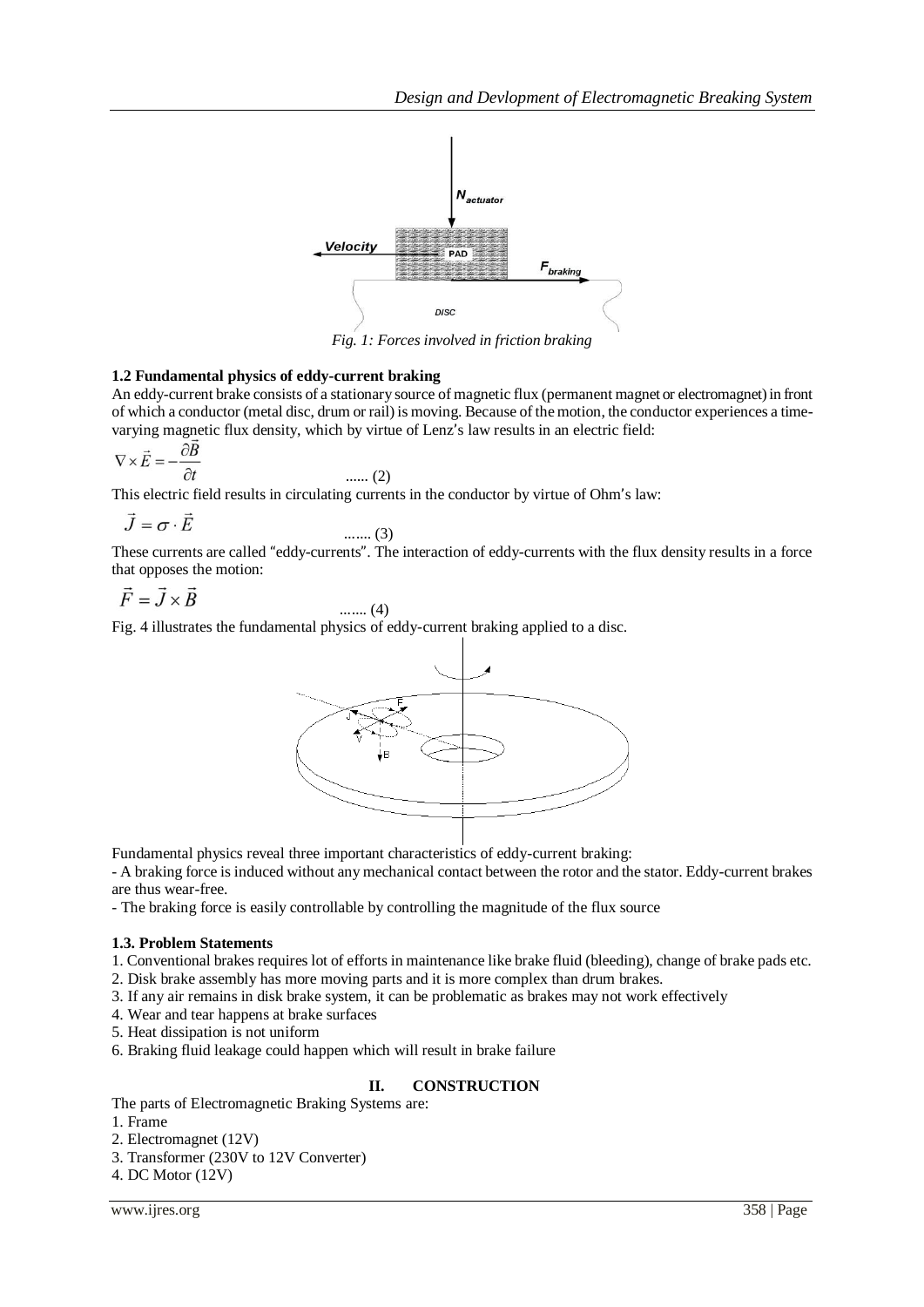5. Disc

- 6. Chain and Sprocket
- 7. Shaft
- 8. Wheel
- 9. Wire
- 10. Switch
- 11. Wooden Plate
- 12. Nut & Bolts.



The construction of the system is done by the following manner. The system consists of a vertical column. The pulley is mounted at the top of the vertical column. This setup is fitted on a wooden board which is act as a base. On the other end of the base, the motor is fitted with the help of bolts. The driving wheel pulley (motor) and the driven wheel sprockets are looped by a typical v-belt. A metallic disc is mounted with the front of the driven sprockets. An electromagnet is fitted in the front of the metallic disc which is fitted with driven pulley. The important thing is that the electromagnet is to be fitted with the smallest clearance with the metallic disc. The ON/OFF switch and the regulator are connected with the electromagnet and the motor respectively with the help of the electric wires to control the current supply to them.

### **III. WORKING**

If we wound a piece of copper wire around a metal conductor and connect it to the battery, it will turn that metal conductor into an Electromagnet. Whenever the current carrying conductor cuts the magnetic field, it results in generation of Electromagnetic Force. The electromagnetic braking system is based on the creation of eddy current within a metal disc rotating between two electromagnets as shown in Fig. which set up a force opposing the rotation of the disc. The rotation of the disc is free when the electromagnet is not energized and the disc accelerates uniformly under the action of the weight to which its shaft is connected. The rotation of the disc is retarded when the electromagnet is energized and the disc gets heated as the result of absorption of energy. The problems that occur in the conventional braking system can be eliminated by using the updated electromagnetic braking system.

### **3.1. Working Mechanism**



*Fig.3.4 flow chart of working mechanism*